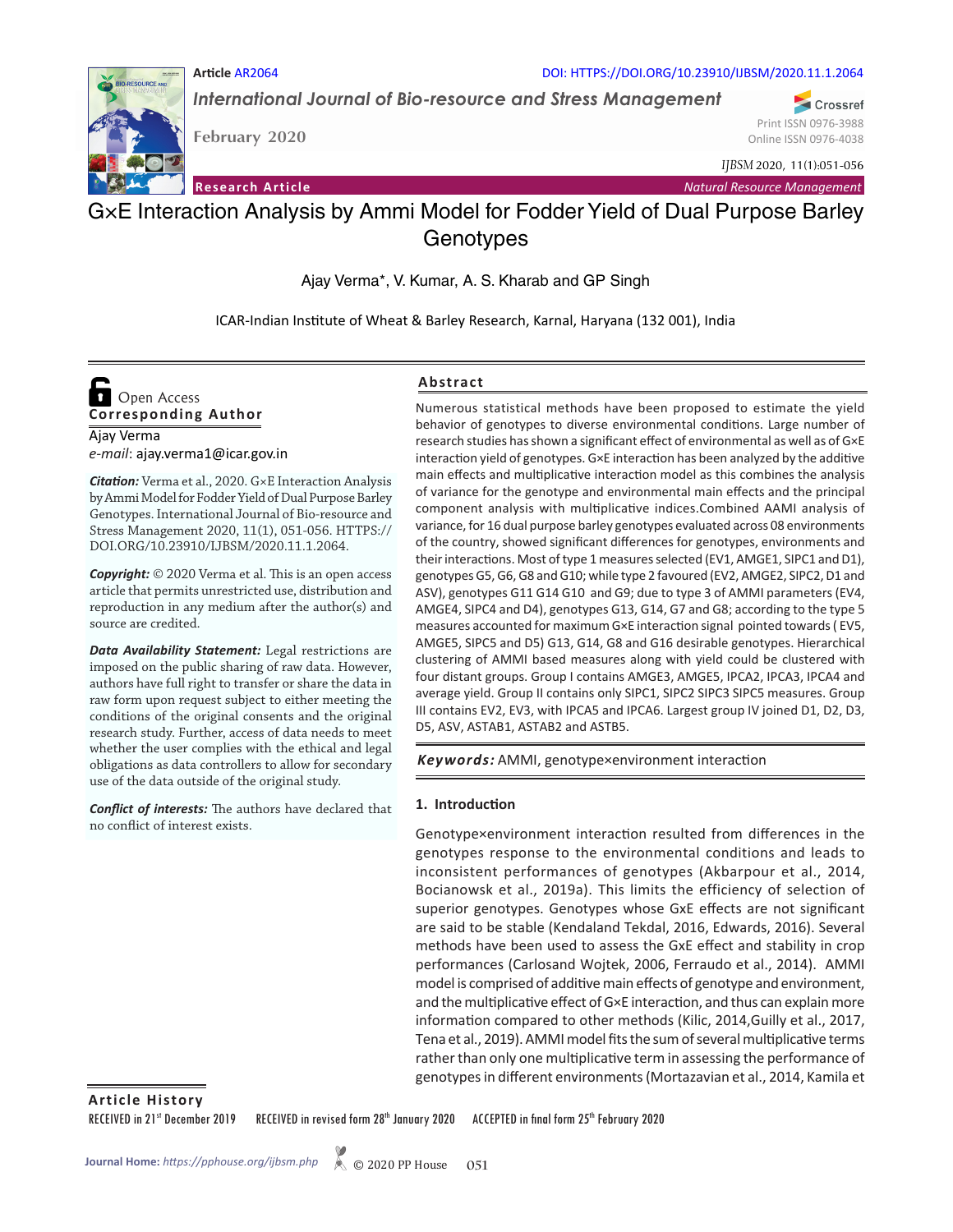al., 2016). AMMI analysis can be used to determine stability of the genotypes across locations using the PCA (principal component axis) scores (Sabaghnia et al., 2012, Naroui et al., 2013, Nowosad et al., 2016, Regis et al., 2018). Zobel (1994) introduced averages of the squared eigenvector (EV) values as the AMMI stability parameter. AMGE and SIPC stability parameters of AMMI model to describe the contribution of environments to G×E interaction suggested by Snelleret al. (1997). AMMI stability value (ASV) benefits from the first two IPCA of AMMI analysis (Purchase, 1997). The Euclidean distance from the origin of significant interaction IPCA axes as D parameter was suggested by Annicchiarico (1997). One or all of these measures may also be of interest for barley improvement programs as an alternative to the conventional stability methods (TekdalandKendal., 2018, Nowosad et al., 2018). Present study was conducted to evaluate the effect of G×E interaction on the fodder yield of dual purpose barley by

AMMI based measures.

#### **2. Materials and Methods**

Sixteen dual purpose promising barley genotypes were evaluated at research fields during cropping season of 2017-2018 at eight major barley producing locations of the country via randomized complete block design with four replications. Fields were prepared to favour good germination and growth of barley. All agronomic managements were done as per the recommendations to harvest potential yield of the crop. More over fodder yield was analysed further to estimate the G×E interaction component by AMMI analysis. Parentage details along with environmental conditions of considered locations were described in Table 1 for ready reference. AMMI is a combination of ANOVA for the main effects of the genotypes and the environment together with principal components analysis (PCA) the genotype-environment interaction (Shahriari et

| Table 1: Parentage details and environmental conditions |                |                         |      |              |                    |           |              |  |
|---------------------------------------------------------|----------------|-------------------------|------|--------------|--------------------|-----------|--------------|--|
| Code                                                    | Genotype       | Parentage               | Code | Environments | Latitude           | Longitude | Altitude (m) |  |
| G <sub>1</sub>                                          | RD2715 ©       | RD387/BH602//RD2035     | E 1  | Hisar        | 29° 10 'N          | 75° 46 'E | 215.2        |  |
| G <sub>2</sub>                                          | <b>UPB1075</b> | RD2552/RD2670           | E 2  | Durgapura    | 26° 51 'N          | 75° 47 'E | 390          |  |
| G <sub>3</sub>                                          | UPB1073        | EIBGN Plot 58 (2015-16) | E 3  | Ludhiana     | 30°54 'N           | 75° 52' E | 247          |  |
| G <sub>4</sub>                                          | AZAD ©         | K12/K19                 | E 4  | Varanasi     | $25^{\circ} 20' N$ | 83° 03 'E | 75.5         |  |
| G <sub>5</sub>                                          | JB364          | K 1185/DL 88            | E 5  | Kanpur       | $26^{\circ} 29' N$ | 80° 18'E  | 125.9        |  |
| G6                                                      | <b>NDB1682</b> | IstGSBSN-97(2013-14)    | E6   | Faizabad     | $26^{\circ}$ 47 'N | 82° 12 'E | 113          |  |
| G7                                                      | RD2973         | PL 472/BL 2//RD-2508    | E 7  | Udaipur      | 24° 34 'N          | 70° 42 'E | 582          |  |
| G8                                                      | RD2976         | RD-2636/RD-2521//RD-    | E8   | Jabalpur     | 23° 90' N          | 79° 58' E | 394          |  |
|                                                         |                | 2503                    |      |              |                    |           |              |  |
| G9                                                      | RD2975         | RD-2715/RD-2552         |      |              |                    |           |              |  |
| G 10                                                    | UPB1074        | UPB 1006/Jyoti          |      |              |                    |           |              |  |
| G 11                                                    | RD2974         | RD-2660/13thEMBGSN-4    |      |              |                    |           |              |  |
| G 12                                                    | RD2035 (c)     | RD103/PL101             |      |              |                    |           |              |  |
| G 13                                                    | RD2552 ©       | RD2035/DL472            |      |              |                    |           |              |  |
| G 14                                                    | KB1638         | K551/NDB1295            |      |              |                    |           |              |  |
| G 15                                                    | KB1636         | K141/K603               |      |              |                    |           |              |  |
| G 16                                                    | KB1640         | Jagriti/RD2552          |      |              |                    |           |              |  |

al., 2018; Tena et al., 2019). AMMI models are usually called AMMI (1), AMMI(2), ….,AMMI (n), depending on the number of principal components used to study the interaction effects. Under biplot analysis, the first principal component represents responses of the genotypes that are proportional to the environments, which are associated with the GxE interaction. The second principal component provides information about locations that are not proportional to the environments, indicating that those are responsible of the GxE crossover interaction. In Biplot analysis with two PCA axis, second PCA scores of genotypes and environments are plotted against their respective first PCA scores. The better description of the interaction, first and second PCA scores of genotypes and environments may be considered for graphical representations. The description of AMMI based measures was mentioned for completeness in following Table 2.

#### **3. Results and Discussion**

Combined analysis of variance was explained significant effects of environment, genotype, and their interactions on fodder yield of dual purpose barley genotypes. Effects of locations were 47.3, genotypes (6.5%) and their interactions (37.8%) were highly significant (Table 2). Highly significant GxE interactions indicated complicated crossover and non-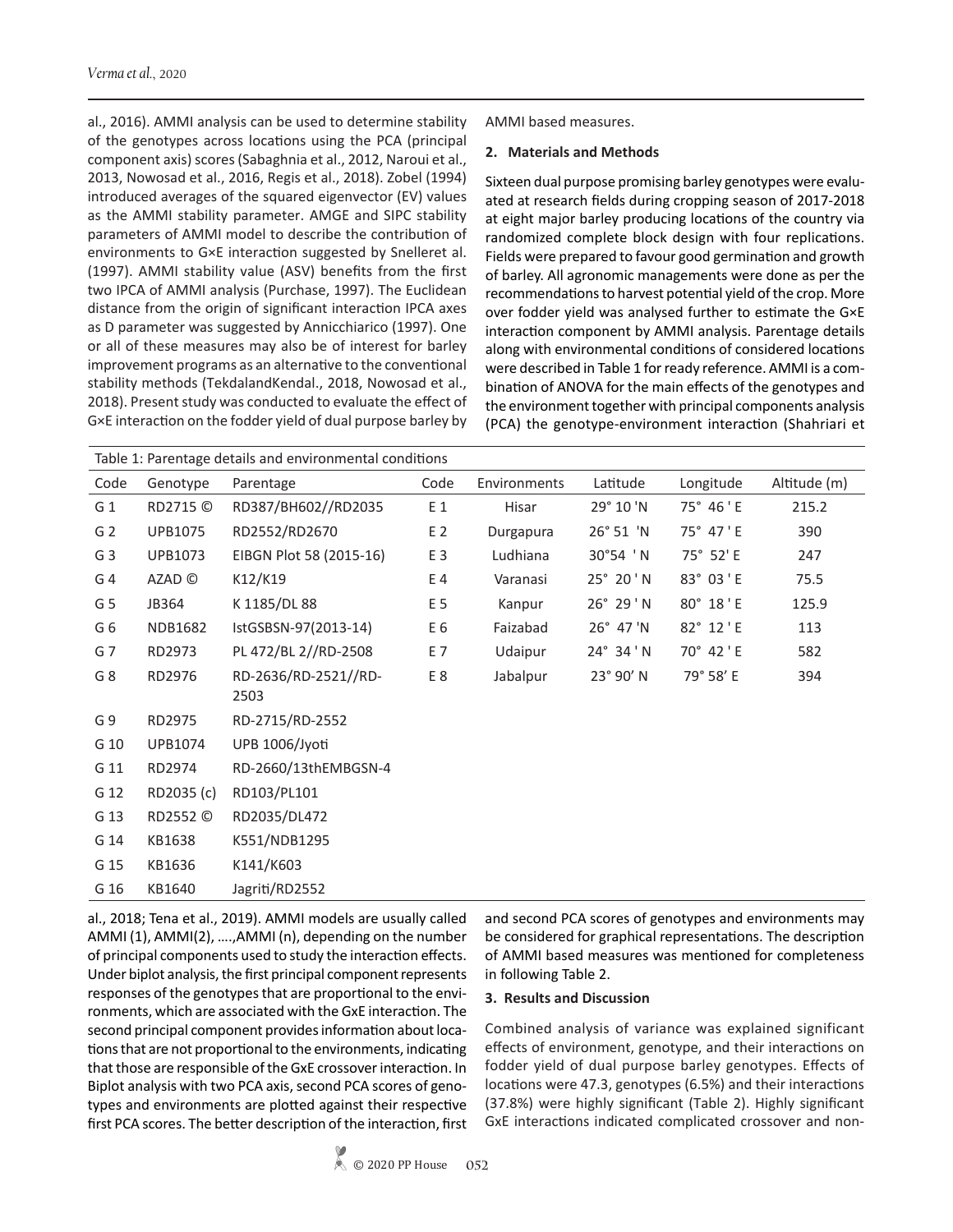| Table 2: AMMI based measures for G×E interactions |      |                   |              |                                                                                  |  |  |  |  |
|---------------------------------------------------|------|-------------------|--------------|----------------------------------------------------------------------------------|--|--|--|--|
| Zobel.                                            | 1994 | EV1               | EVF          | $\text{EV} = \sum_{n=1}^n \lambda_{in}^2 / n$                                    |  |  |  |  |
| Sneller et al                                     | 1997 | SIPC <sub>1</sub> | <b>SIPCF</b> | $\text{SIPC} = \sum \lambda_n^{0.5} \, \gamma_{in}$                              |  |  |  |  |
| Sneller et al.                                    | 1997 | AMGE1             | <b>AMGEF</b> | $AMGE = \sum_i \sum_j \lambda_n \gamma_{in} \delta_{jn}$                         |  |  |  |  |
| Purchase.                                         | 1997 | ASV               |              | ASV = $\frac{\overline{n=1} g=1}{\frac{CSIPC}{CEDC_2} (PCI)^2 + (PC2)^2]^{1/2}}$ |  |  |  |  |
| Annicchiarico,                                    | 1997 | D                 |              | $D = \sqrt{\sum_{n=1}^{N} (\lambda_n \gamma_{in})^2}$                            |  |  |  |  |
| Rao and<br>Prabhakaran.                           | 2005 | ASTB              |              | $ASTAB = \sum \lambda_n \gamma_{ni}^2$                                           |  |  |  |  |

crossover types of interaction. Large magnitude of GxE interaction for yield was also observed in other crops (Ndhlela et al., 2014; Sabaghnia et al., 2013, Bocianowsk et al., 2019b). Additive Main effect and Multiplicative Interaction (AMMI) is a statistical tool which leads to identification of stable genotypes with their adaptation behaviour in an easy manner. AMMI first calculate genotype and environment additive effect using analysis of variance (ANOVA) and then analyse residual from these model using principal components analysis (PCA).

Five types of AMMI based measures were calculated as EV1, AMGE1, SIPC1 and D1 parameters (using only one IPCA), ASV, EV2, AMGE2, SIPC2, ASTAB2 and D2 parameters (considering IPCA1 and IPCA2), EV3, AMGE3, SIPC3 and D3 parameters (using the first three IPCAs), EV5, AMGE5, SIPC5 and D5 parameters (using the first five IPCAs). Considering explained variation due to each IPCAs, type 1-based measures benefits 67.4%, type 2-based parameters benefits 79.1%, type 3-based parameters benefits 88.3%, and type 5 – based used 96.4 of GxE interaction variations (Table 3). Calculating AMMI stability parameters considering larger numbers of significant IPCAs results in the most usage of GxE interaction variations. GxE signal was about 93.9% and corresponding noise was restricted to 6.03% of total interaction sum of squares.

Ranking of genotypes as per lower values of EV1 are G9,G6,G14, G1, whereas by D1 are G9 G6, G14, G1, measures ASTAB1 identified as G9, G6, G14, G 1, AMGE1 identified G3,

|                  |     | Table 3: Combined analysis of variance for fodder yield of dual purpose barley genotypes |        |          |             |                              |
|------------------|-----|------------------------------------------------------------------------------------------|--------|----------|-------------|------------------------------|
| Source           | df  | <b>MSS</b>                                                                               |        | % of TSS | % of GxE SS | Cumulative %<br>contribution |
| <b>TRT</b>       | 127 | 8958.41989                                                                               | ***    | 91.66    |             |                              |
| <b>GEN</b>       | 15  | 5395.00299                                                                               | ***    | 6.52     |             |                              |
| <b>ENV</b>       | 7   | 83885.59347                                                                              | ***    | 47.31    |             |                              |
| GxE              | 105 | 4472.33454                                                                               | ***    | 37.83    |             |                              |
| IPC1             | 21  | 15078.52688                                                                              | ***    |          | 67.43       | 67.43                        |
| IPC <sub>2</sub> | 19  | 2880.57758                                                                               | ***    |          | 11.65       | 79.09                        |
| IPC <sub>3</sub> | 17  | 2553.62466                                                                               | $***$  |          | 9.24        | 88.33                        |
| IPC4             | 15  | 1429.78544                                                                               | ***    |          | 4.57        | 92.90                        |
| IPC5             | 13  | 1274.02882                                                                               | ***    |          | 3.53        | 96.42                        |
| IPC <sub>6</sub> | 11  | 1101.67824                                                                               | ***    |          | 2.58        | 99.00                        |
| Residual         | 9   | 519.53913                                                                                | $\ast$ |          |             |                              |
| Error            | 384 | 269.69987                                                                                |        |          |             |                              |
| Total            | 511 | 2429.12735                                                                               |        |          |             |                              |

GxE total: 469595.12695, GxE noise: 28318.48633 or 6.03%, GxE signal: 441276.64063 or 93.97%

G5, G4, G7, and by SIPC1 are G3, G5, G4, G7 genotypes (Table 4). AMMI stability value (ASV) was proposed to quantify the stability measure by considering relative weight of IPCA<sub>1</sub> and IPCA<sub>2</sub> scores. First two IPCAs in ASV measure used 79.7% of GxE interaction and have different values and meanings. ASV measure used the Pythagoras theorem to get estimated values between IPCA1 and IPCA2 scores to produce a balanced measure between the two IPCA scores (Purchase, 1997). Also, ASV parameter of this investigation used advantages of cross validation due to computation from first two IPCAs. ASV considered two IPCA's identified as G6, G9, G1, G11 and the values of EV2 pointed out G6, G1, G11, G9 and by D2 as

G6, G1, G9, G11. Stable genotypes based on ASTAB2 are G6, G9, G1, G11 and of SIPC2 are G14, G3, G7, G5. AMMI based measured defined by significant three principal components as EV3 selected G15 G9, G6, G11, and by D3 measures as G9, G6, G15, G11 whereas by SIPC3 as G14, G7, G5, G11 and values of ASTAB3 pointed towards G9, G6, G15, G11, and measure AMGE3 selected G3 G1, G8, G5 as desirable genotypes (Mohammadi et al., 2015, Vaezi et al., 2017, Bocianowsk et al., 2019c).

Since five based measures had considered most of the interaction variation their selection of genotypes would be more appropriate to recommend as by values of D5 for G9,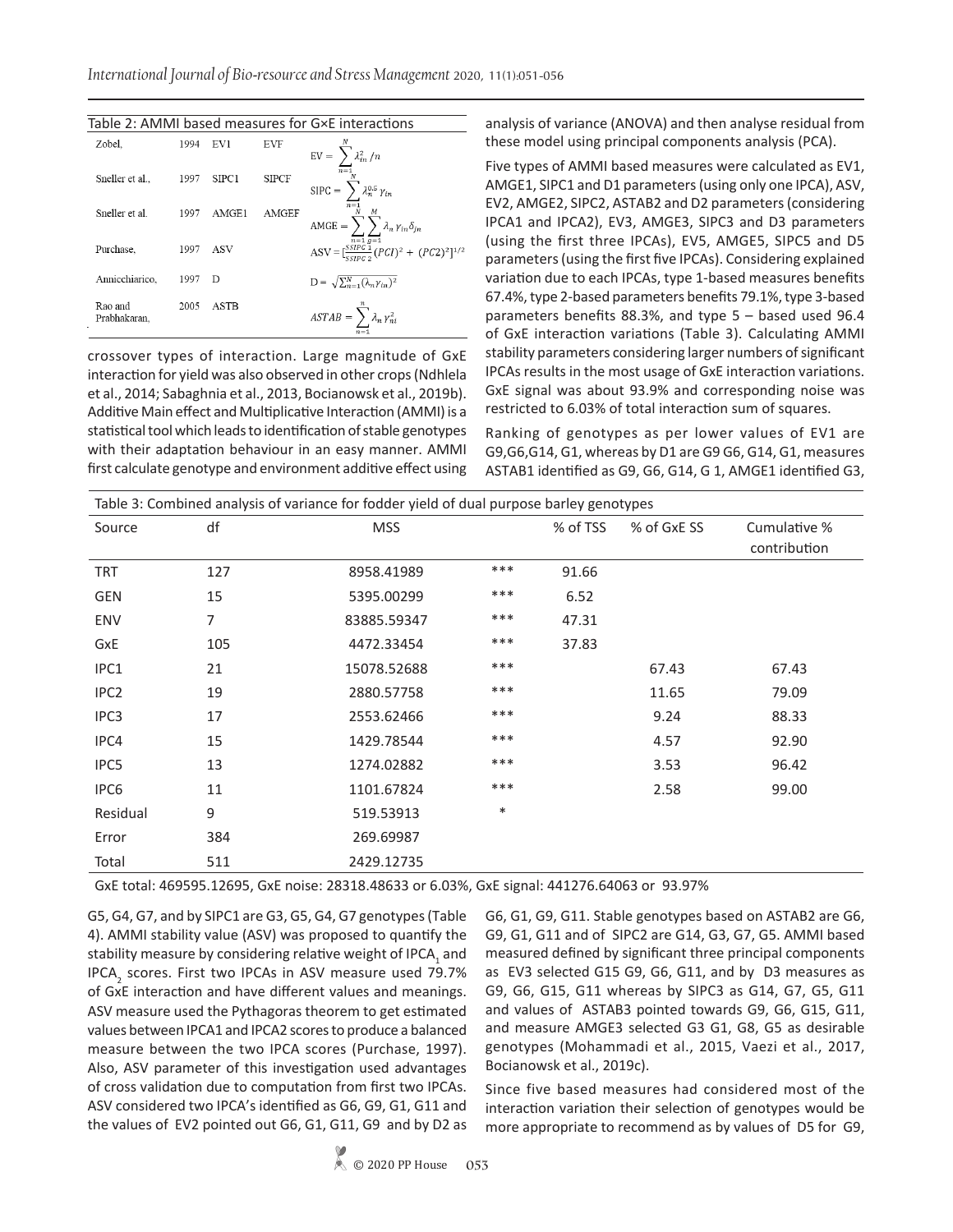|                | Table 4: AMMI parameters estimates |        |                   |               |                   |           |               |                   |                |                |
|----------------|------------------------------------|--------|-------------------|---------------|-------------------|-----------|---------------|-------------------|----------------|----------------|
|                | ASV                                | Mean   | IPCA <sub>1</sub> | <b>IPCA 2</b> | IPCA <sub>3</sub> | IPCA 4    | <b>IPCA 5</b> | IPCA <sub>6</sub> | D <sub>1</sub> | D <sub>2</sub> |
| G <sub>1</sub> | 3.64                               | 162.63 | $-1.5096$         | 0.2076        | 4.0995            | $-1.5422$ | 0.2471        | $-0.9780$         | 35.78          | 35.92          |
| G <sub>2</sub> | 10.79                              | 152.34 | 4.4193            | $-1.8418$     | 1.5187            | 0.9395    | $-3.2348$     | $-1.6556$         | 104.74         | 108.46         |
| G <sub>3</sub> | 16.66                              | 146.25 | $-6.9087$         | 1.2026        | 3.5970            | 2.3966    | 0.5100        | 1.7914            | 163.74         | 164.77         |
| G <sub>4</sub> | 8.02                               | 134.22 | $-3.1797$         | 2.4056        | $-1.0978$         | 1.8246    | $-1.8665$     | 2.0219            | 75.36          | 83.87          |
| G <sub>5</sub> | 14.20                              | 148.06 | $-5.8202$         | 2.4002        | $-2.1185$         | $-3.0085$ | $-0.5193$     | $-1.7196$         | 137.94         | 142.74         |
| G6             | 1.40                               | 136.66 | $-0.5054$         | 0.6948        | $-2.4113$         | 2.7295    | $-1.8175$     | $-2.5559$         | 11.98          | 16.01          |
| G <sub>7</sub> | 7.32                               | 141.88 | $-2.9737$         | $-1.5741$     | $-2.5868$         | 1.9186    | 1.3768        | $-2.9632$         | 70.48          | 74.48          |
| G <sub>8</sub> | 6.91                               | 163.63 | $-2.3034$         | 4.1359        | 0.2940            | $-3.7832$ | 0.8904        | 0.3084            | 54.59          | 83.57          |
| G9             | 1.58                               | 179.34 | 0.3736            | $-1.3014$     | 1.7813            | $-1.2609$ | 1.4381        | $-2.4770$         | 8.85           | 21.79          |
| G 10           | 17.04                              | 155.63 | 7.0788            | $-0.6104$     | $-0.7514$         | 0.0071    | $-0.0632$     | $-1.0250$         | 167.77         | 168.03         |
| G 11           | 3.89                               | 152.69 | $-1.5892$         | $-0.7445$     | $-2.9043$         | $-0.5566$ | $-1.7815$     | 1.3815            | 37.66          | 39.35          |
| G 12           | 15.28                              | 167.59 | 6.2351            | 2.9226        | 3.1506            | 1.2373    | 3.5244        | $-0.1919$         | 147.77         | 154.39         |
| G 13           | 17.35                              | 158.69 | 7.0726            | 3.3946        | $-4.1082$         | $-0.2340$ | 0.8022        | 2.4764            | 167.62         | 175.48         |
| G 14           | 7.66                               | 149.19 | $-1.3967$         | $-6.8894$     | $-2.2938$         | $-1.9191$ | 3.2497        | 1.7721            | 33.10          | 110.48         |
| G 15           | 4.30                               | 132.97 | $-1.6525$         | $-1.6363$     | 0.8513            | 3.6624    | 0.9830        | 1.9408            | 39.17          | 46.48          |
| G 16           | 6.97                               | 139.09 | 2.6599            | $-2.7660$     | 2.9796            | $-2.4110$ | $-3.7389$     | 1.8737            | 63.04          | 75.93          |
|                | Table 4: Continue                  |        |                   |               |                   |           |               |                   |                |                |

|                | D3     | D5     | FV <sub>1</sub> | EV <sub>2</sub> |
|----------------|--------|--------|-----------------|-----------------|
| G <sub>1</sub> | 69.10  | 71.63  | 0.00405         | 0.00212         |
| G <sub>2</sub> | 110.64 | 117.08 | 0.03471         | 0.02460         |
| G <sub>3</sub> | 172.72 | 175.23 | 0.08482         | 0.04550         |
| G 4            | 85.34  | 90.64  | 0.01797         | 0.02135         |
| G <sub>5</sub> | 145.97 | 150.55 | 0.06020         | 0.04241         |
| G 6            | 38.24  | 54.54  | 0.00045         | 0.00126         |
| G 7            | 83.27  | 87.84  | 0.01571         | 0.01315         |
| G8             | 83.68  | 95.91  | 0.00943         | 0.04127         |
| G 9            | 33.66  | 40.37  | 0.00025         | 0.00374         |
| G 10           | 168.37 | 168.38 | 0.08905         | 0.04532         |
| G 11           | 57.42  | 61.22  | 0.00449         | 0.00343         |
| G 12           | 160.92 | 166.45 | 0.06909         | 0.05280         |
| G 13           | 185.19 | 185.43 | 0.08889         | 0.06907         |
| G 14           | 115.32 | 123.23 | 0.00347         | 0.10318         |
| G 15           | 48.07  | 66.32  | 0.00485         | 0.00815         |
| G 16           | 87.21  | 101.20 | 0.01257         | 0.02264         |

IPCA, principal component of interaction, ASV = AMMI stability value

G6, G11, G15, and by EV5 values as G9, G11, G10, G7, measure SIPC5 pointed towards G14, G11, G5, G7 and stable genotypes as per ASTAB5 are G9, G6, G11, G15 and lastly by AMGE5 are G3, G8, G1, G11 (Table 5).

Finally according to the most of type 1 of AMMI parameters

© 2020 PP House **054**

(EV1, AMGE1, SIPC1 and D1), genotypes G5, G6, G8 and G10; based on the type 2 of AMMI parameters (EV2, AMGE2, SIPC2, D1 and ASV), genotypes G11 G14 G10 and G9; due to type 3 of AMMI parameters (EV4, AMGE4, SIPC4 and D4), genotypes G13, G14,G7 and G8; according to the type 5 of AMMI

| Table 5: AMMI parameters estimates based on EV, D and |                                                        |                 |         |                   |                   |         |  |  |
|-------------------------------------------------------|--------------------------------------------------------|-----------------|---------|-------------------|-------------------|---------|--|--|
|                                                       | SIPC for fodder yield of dual purpose barley genotypes |                 |         |                   |                   |         |  |  |
|                                                       | EV <sub>3</sub>                                        | EV <sub>5</sub> | SIPC1   | SIPC <sub>2</sub> | SIPC <sub>3</sub> | SIPC5   |  |  |
| G <sub>1</sub>                                        | 0.02830                                                | 0.02032         | $-1.51$ | $-1.30$           | 2.80              | 1.50    |  |  |
| G <sub>2</sub>                                        | 0.02009                                                | 0.02952         | 4.42    | 2.58              | 4.10              | 1.80    |  |  |
| G3                                                    | 0.05103                                                | 0.03887         | $-6.91$ | $-5.71$           | $-2.11$           | 0.80    |  |  |
| G <sub>4</sub>                                        | 0.01616                                                | 0.01966         | $-3.18$ | $-0.77$           | $-1.87$           | $-1.91$ |  |  |
| G 5                                                   | 0.03545                                                | 0.03405         | $-5.82$ | $-3.42$           | $-5.54$           | $-9.07$ |  |  |
| G 6                                                   | 0.01014                                                | 0.02139         | $-0.51$ | 0.19              | $-2.22$           | $-1.31$ |  |  |
| G 7                                                   | 0.01947                                                | 0.01966         | $-2.97$ | $-4.55$           | $-7.13$           | $-3.84$ |  |  |
| G8                                                    | 0.02765                                                | 0.03737         | $-2.30$ | 1.83              | 2.13              | $-0.77$ |  |  |
| G 9                                                   | 0.00757                                                | 0.00993         | 0.37    | $-0.93$           | 0.85              | 1.03    |  |  |
| G 10                                                  | 0.03112                                                | 0.01868         | 7.08    | 6.47              | 5.72              | 5.66    |  |  |
| G 11                                                  | 0.01578                                                | 0.01482         | $-1.59$ | $-2.33$           | $-5.24$           | $-7.58$ |  |  |
| G 12                                                  | 0.05108                                                | 0.05204         | 6.24    | 9.16              | 12.31             | 17.07   |  |  |
| G 13                                                  | 0.07305                                                | 0.04490         | 7.07    | 10.47             | 6.36              | 6.93    |  |  |
| G 14                                                  | 0.07720                                                | 0.06776         | $-1.40$ | $-8.29$           | $-10.58$          | $-9.25$ |  |  |
| G 15                                                  | 0.00659                                                | 0.02377         | $-1.65$ | $-3.29$           | $-2.44$           | 2.21    |  |  |
| G 16                                                  | 0.02930                                                | 0.04724         | 2.66    | $-0.11$           | 2.87              | $-3.28$ |  |  |
|                                                       |                                                        |                 |         |                   |                   |         |  |  |

Table 5: Continue...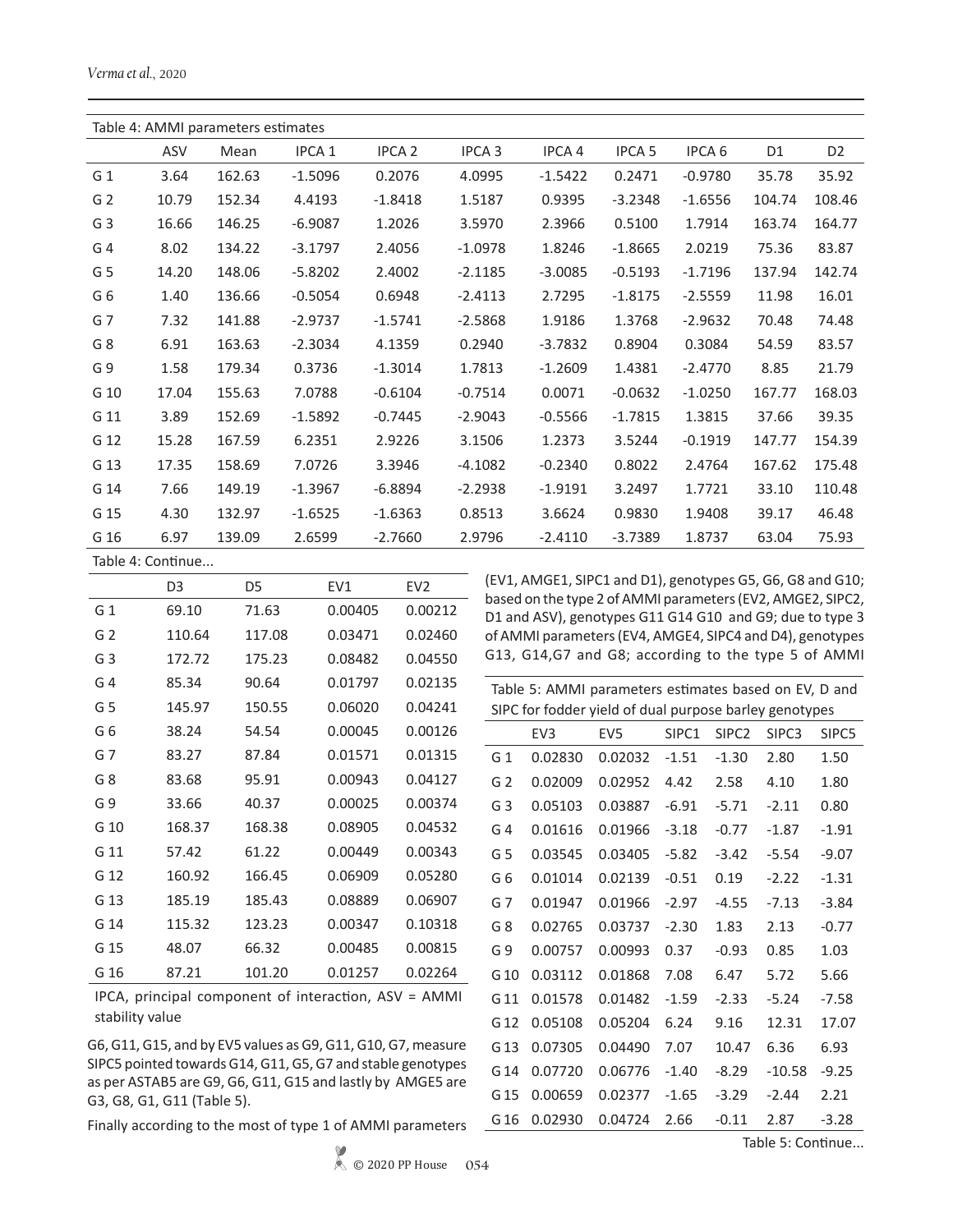*International Journal of Bio-resource and Stress Management* 2020, 11(1):051-056

|                | ASTAB1  | ASTAB <sub>2</sub> | ASTAB3  | ASTAB5  | AMGE 1     | AMGE 3     | AMGE 5     |
|----------------|---------|--------------------|---------|---------|------------|------------|------------|
| G 1            | 54.01   | 54.67              | 296.68  | 326.15  | $-0.0151$  | $-0.09916$ | $-0.11953$ |
| G <sub>2</sub> | 462.86  | 514.76             | 547.97  | 676.90  | 0.044193   | 0.032236   | 0.106328   |
| G <sub>3</sub> | 1131.21 | 1153.34            | 1339.66 | 1412.10 | $-0.06909$ | $-0.15305$ | $-0.13929$ |
| G <sub>4</sub> | 239.62  | 328.16             | 345.51  | 425.16  | $-0.0318$  | $-0.0339$  | 0.021678   |
| G <sub>5</sub> | 802.83  | 890.97             | 955.60  | 1068.17 | $-0.0582$  | $-0.03983$ | $-0.05953$ |
| G <sub>6</sub> | 6.05    | 13.44              | 97.16   | 224.64  | $-0.00505$ | 0.036223   | 0.099869   |
| G <sub>7</sub> | 209.58  | 247.49             | 343.85  | 409.81  | $-0.02974$ | 0.037739   | 0.02939    |
| G <sub>8</sub> | 125.75  | 387.46             | 388.71  | 570.85  | $-0.02303$ | $-0.07027$ | $-0.12591$ |
| G9             | 3.31    | 29.22              | 74.91   | 117.52  | 0.003736   | $-0.01888$ | $-0.06025$ |
| G 10           | 1187.59 | 1193.29            | 1201.42 | 1201.46 | 0.070788   | 0.09192    | 0.093255   |
| G 11           | 59.85   | 68.33              | 189.80  | 229.41  | $-0.01589$ | 0.049639   | 0.079702   |
| G 12           | 921.38  | 1052.07            | 1195.01 | 1353.90 | 0.062351   | $-0.02989$ | $-0.088$   |
| G 13           | 1185.50 | 1361.81            | 1604.84 | 1612.77 | 0.070726   | 0.118943   | 0.100559   |
| G 14           | 46.23   | 772.43             | 848.20  | 1012.10 | $-0.01397$ | 0.100804   | 0.016618   |
| G 15           | 64.72   | 105.69             | 116.12  | 289.34  | $-0.01653$ | $-0.01719$ | $-0.00022$ |
| G 16           | 167.68  | 284.74             | 412.58  | 640.88  | 0.026599   | $-0.00533$ | 0.045335   |
|                |         |                    |         |         |            |            |            |

EV: Eigenvector; SIPC: Sum of the value of the IPC Scores; D: Parameter of Annicchiarico; SIPC1: SIPC for first IPCA; SIPC 2: SIPC for first two IPCAs, … for AMGE1, AMGE2 and AMGE3AMGE: Sum across environments of GEI

parameters (EV5, AMGE5, SIPC5 and D5)desirable genotypes would be G13, G14, G8 and G16 (Rahmatollah et al., 2016).

Association among the AMMI based stability measures studied by using Ward's hierarchical clustering procedure. Biplots help to visualize relationships among genotypes & environments; by depicting both main as well as interaction effects. Biplots enables to identify target breeding environments and to choose representative testing sites in those environments along with varieties with good adaptation to target breeding environments. Graphical analysis based on biplots reflected four major clusters for the twenty one studied the AMMI stability parameters along with mean yield (Figure 1). Group I contains AMGE3, AMGE5, IPCA2, IPCA3, IPCA4 and average yield. Group II contains only SIPC1, SIPC2SIPC3SIPC5 measures. Group III contains EV2, EV3, with IPCA5 & IPCA6. Largest group IV joined most of the AMMI based measures as D1, D2, D3,



Figure 1: Clustering of AMMI based measures by biplot analysis

D5, ASV, ASTAB1, ASTAB2 and ASTB5.

### **4. Conclusion**

Each of the AMMI based measures correlates to a different concepts of stable performance and will be useful to plant breeders to select stable genotypes with respect to yield across environments. At the same time, there is not a way to consider all of these measures simultaneously, and few of them should be used in MET vis-a-vis number of significant IPCAs. AMMI analysis has been observed as useful for exploring complex GxE interaction, improving selections and increasing experimental efficiency (Tena et al 2019).

## **5. References**

- Akbarpour, O., Dehghani, H., Sorkhi, B., Guach, G., 2014. Evaluation of Genotype×environmentinteraction in Barley (*Hordeum vulgare* L.) based on AMMI model using developed SAS Program. Journal of Agricultural Science and Technology 16, 919–930.
- Annicchiarico, P., 1997. Joint regression vs AMMI analysis of genotype×environment interactions for cereals in Italy. Euphytica 94, 53–62.
- Bocianowsk, J., Warzecha, T., Nowosad, K., Bathelt, R., 2019b. Genotype by environment interaction using AMMI model and estimation of additive and epistasis gene effects for 1000-kernel weight in spring barley (*Hordeum vulgare* L.). Journal of Applied Genetics 60, 127–135.
- Bocianowski, J., Niemann, J., Nowosad, K., 2019a. Genotypeby-environment interaction for seed quality traits in interspecific cross-derived Brassica lines using additive